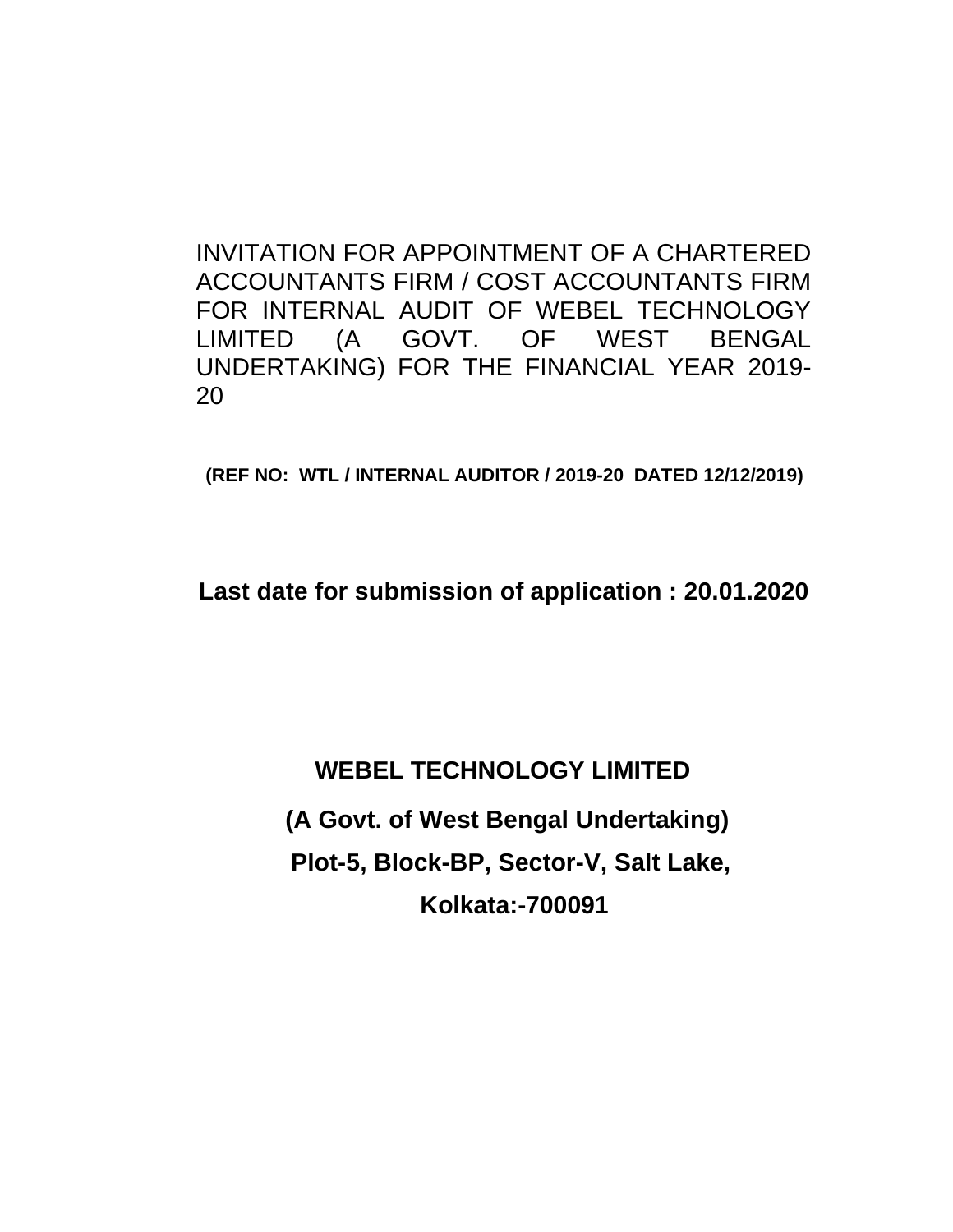Webel Technology Limited (WTL) is a Govt. of West Bengal Undertaking under administrative control of Department of Information Technology and Electronics, GoWB. Incorporated in the year 2001 with its primary objective of providing IT consultancy, e-Governance, capacity building in the area of IT & ITeS, WTL is the State Nodal agency and State Implementing Agency of Government of Wets Bengal for implementation of all e-Governance projects as well as projects under National e-Governance Plan (NeGP). The company is engaged in catering services to the various Government Departments, PSUs, Statutory Bodies, Autonomous Bodies etc. in the area of IT and ITeS. Since inception it is a profit making organization having an average annual turnover of Rs.200 crore plus.

Sealed offers are invited from reputed firms of Chartered Accountants / Cost Accountants for appointment of Internal Auditor of the Company for the financial year 2019-20 :

| <b>Brief description of work</b>                                                | <b>Application fees</b><br>(Rs)                                                                                           | Last date and time of<br>submission of application |  |  |  |
|---------------------------------------------------------------------------------|---------------------------------------------------------------------------------------------------------------------------|----------------------------------------------------|--|--|--|
| INTERNAL AUDIT OF WEBEL<br>TECHNOLOGY LIMITED FOR THE<br>FINANCIAL YEAR 2019-20 | Rs.2000/-<br>Per applicant) in the form of<br>Demand Draft in favour of Webel<br>Technology Limited payable at<br>Kolkata | 20.01.2020<br>(4 P.M)                              |  |  |  |
|                                                                                 |                                                                                                                           |                                                    |  |  |  |

For technical queries and other terms and conditions relating thereto, please contact Mr. Rupak Roy, Manager (Finance), Phone- 9007881238 or by e-mail at mail ID : [rupak.roy@wtl.co.in.](mailto:rupak.roy@wtl.co.in)

Webel Technology Limited reserves the right to accept or reject any or all the applications without assigning any reason thereof.

# **SECTION - A**

## **SCOPE OF WORK**

The internal auditors are required to conduct a thorough transaction audit of Webel Technology Limited with particular emphasis on propriety audit, in the light of the prevailing generally accepted accounting standards, policies, rules, regulations, delegation of power, etc. so as to provide effective recommendations for improving efficiency and strengthening internal control systems.

# **AREAS TO BE COVERED**

## **I. Sales and Debtors**

Detailed and periodic audit of the systems and procedures relating to accounting, monitoring and reporting of activities for identification of the procedural weaknesses and recommendation for strengthening of internal controls, minimization of risks involved, etc. in the following areas: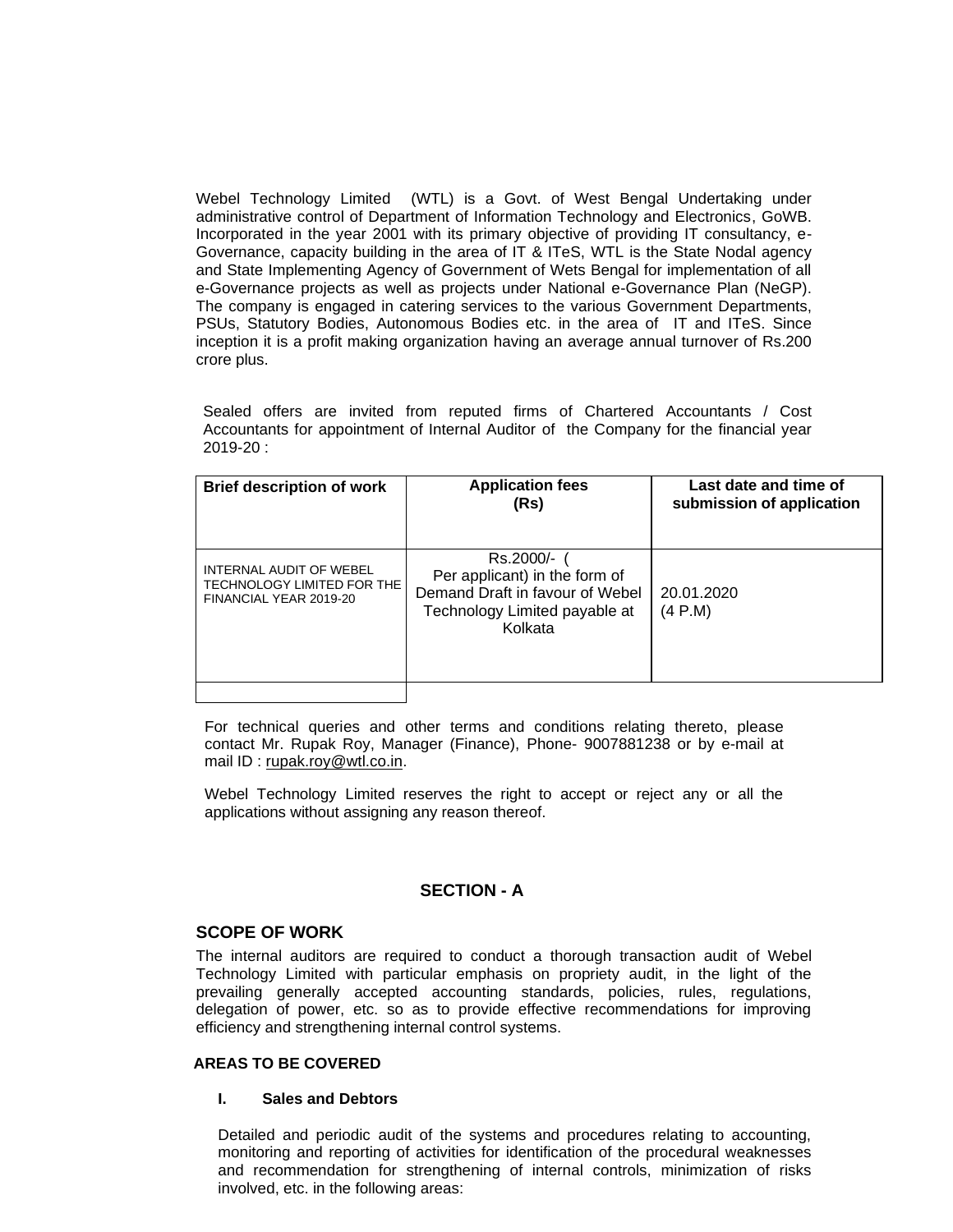Customers' order–linking with corresponding order execution note [OEN], P.O./W.O. issued against OEN, Raising of sales invoice, System of tracking of sales bill with the corresponding supplier' bill, Bill-wise payment received from customer and payment of corresponding supplier's bill;

Accounting of sales, input credit of GST etc.

 Scrutiny of customers' account; Follow-up of customers; Unadjusted advance from customers; Credit Notes

Bank guarantees given–records maintained for monitoring, renewal, discharge and realization of margin money;

Relisation / Collection of TDS / STDS / GST TDS etc.

Security/Earnest money – deposited, realized, monitoring and control;

Status of pending legal cases w.r.t. sales invoices

#### **II.Purchases and Creditors**

Detailed and periodic audit of the systems and procedures for accounting, monitoring and reporting of activities for identifying the procedural weaknesses and recommendation for strengthening of internal controls, minimization of risks involved, etc. in the following areas:

Purchase procedures followed with reference to company's purchase procedures and delegation of power. Approved list of suppliers/contractors; Procedure for inviting quotation, limited tender, open tender, e-tender, compliance with order of government of West Bengal; Awarding of contracts - selection of contractors, fixation of rate and other terms and conditions, approval; Bank guarantee – records maintained, renewal and discharge; Issue of purchase/work order; Payment to contractors/suppliers including payment of advance; Recovery of advance paid to suppliers/contractors; Scrutiny of outstanding advance to suppliers; Examination of all cases of individual purchases/ contracts having value above Rs.50,000/- ; Cash purchases – approval; Debit Notes, Processing and accounting of suppliers'/contractors' bill; Payment against bill – adjustment of advance; pending legal cases.

## **III. Services, Expenses and Creditors**

Detailed and periodic audit of the systems and procedures for accounting, monitoring and reporting of the activities with recommendations for improvement in the systems, minimization of risks involved, etc in the following areas:

Approved list of suppliers/contractors; Tendering – limited tender, open tender, etender, selection of contractor and awarding of contract; Vehicle expenses – agreement, terms and conditions of agreement for hire, Vehicle log book review and procedures; Repairs/AMC – quotation process for major repairs; Travelling expenses - approval, tour programme, tour report, unadjusted travel advance; Staff welfare expenses, procedures and accounting; Deployment of work force from group companies – payment and accounting; Miscellaneous expenses – procedures, accounting and payment; Scrutiny of creditors' accounts; Review of approval, processing, payment and accounting of expenses; Unadjusted advance of suppliers; Status of pending legal cases w.r.t. purchase invoices.

## **IV. Capital Expenditure and Fixed assets Register**

Detailed audit of the systems, procedures for accounting, recording, monitoring and reporting on the following areas:

Capital expenditure budget - approval; Approval of expenditure incurred, capitalisation, payment and accounting of bills; Maintenance of fixed assets register; Status of unutilized assets; Fixed assets lying with outsiders; Physical verification of fixed assets – records of verification; Compliance with CARO, etc.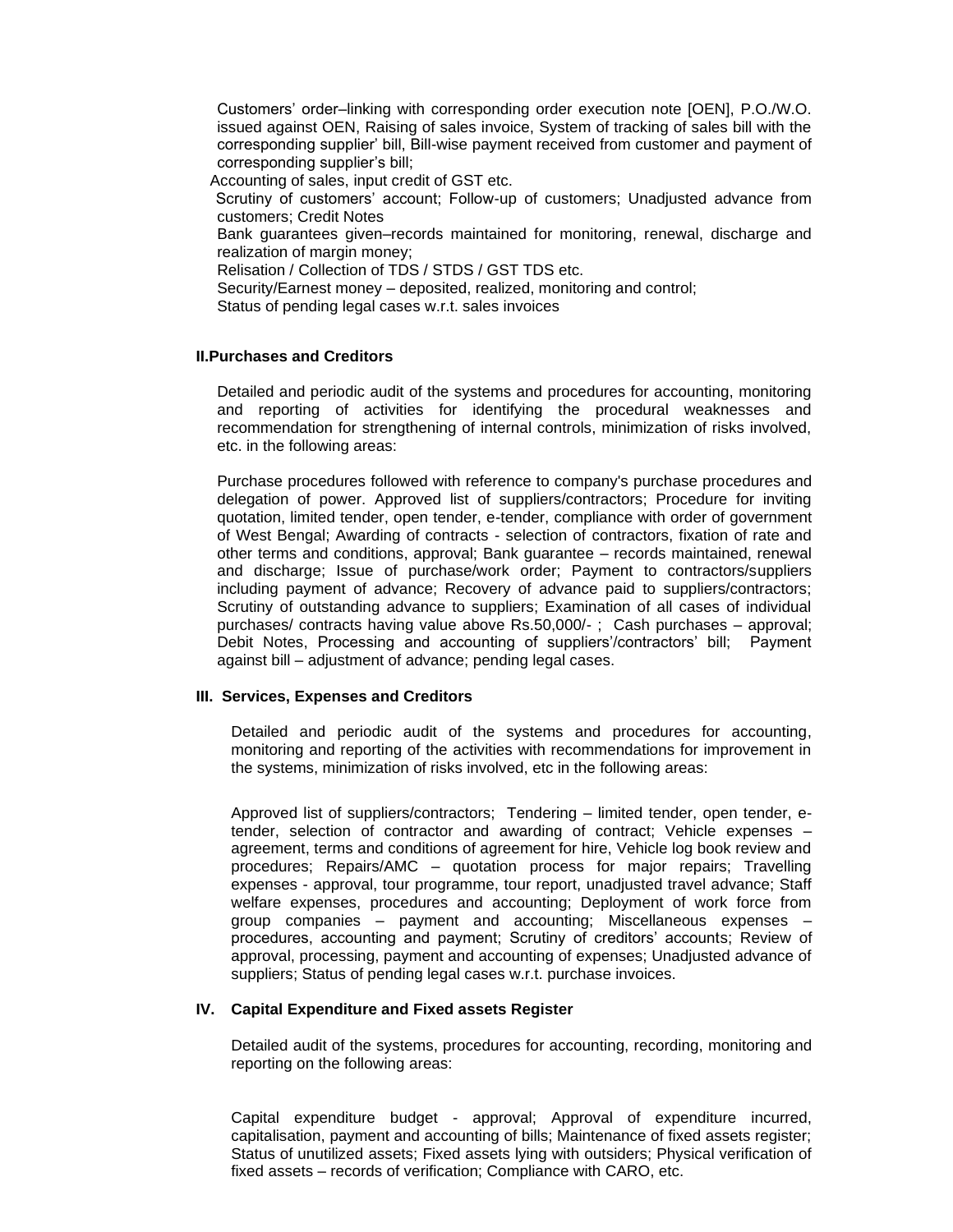# **V. SALARY AND BENEFITS**

Detailed audit of the systems and procedures for accounting, monitoring and reporting in the following areas:

Attendance; Leave records; Preparation of payroll and disbursement; Deductions; Leave encashment; Final settlement; Reimbursement of medical/vehicle/ telephone, etc. expenses; Loan/advance to employees – payment and recovery; pending legal matters.

## **VI. CASH AND BANK**

Detailed audit of the systems and procedures for accounting and reporting in the following areas:

Verification of cash/bank payment vouchers; Approval of payment voucher; Cash verification; Imprest cash; Cash payment exceeding Rs.10,000/-; Money receipt to customers; Receiving of cheques - records maintained; Direct credit by bank; Deposit of cheques – regularity; Post-dated cheques – custody, deposit and accounting; Money receipts from payee; Cancellation of cheques; Fixed deposit – renewal, physical verification, FD receipt with banker; Unusual items in bank reconciliation statement; Inoperative bank account; Fund management – idle fund in bank.

## **VII. INVENTORY**

Detailed audit of the systems and procedures for accounting, recording and monitoring in the following areas:

Determination of quantity purchased, maintenance of stores records including receipt and issue documents; Utilisation of stores; Slow-moving/nonmoving/obsolete stores; Stores lying outside; Physical verification – procedure, records of verification, adjustments of short/excess consequent to verification and approval thereon; Stores records -adequacy.

#### **VIII. STATUTORY COMPLIANCES**

Detailed audit of status, procedures and monitoring system for accounting, payment, reporting and Return Filing relating to TDS – employees and others; GST, PF, Profession Tax, Trade licence and other statutory matters as applicable.; Payment of advance income tax; Accounting of TDS deducted by customerreconciliation of tax deduction with deposit of tax by customer etc.; Tax deduction, tax deposit, tax return, litigation, assessment, recording, monitoring and accounting; Liabilities unpaid for a long time, etc. and recommendation of action for compliance.

## **Notes**:

- 1. The scope of internal audit mentioned above is not exhaustive. The objective is not to put any restriction on the scope of internal audit. The internal auditors may add other activities/areas as they deem appropriate by communication and consultation with WTL.
- 2. The internal auditors are expected to review the systems in operation, as well as adequacy and adherence of the system, internal control and recommendation for improvement in the system to enhance efficiency, etc.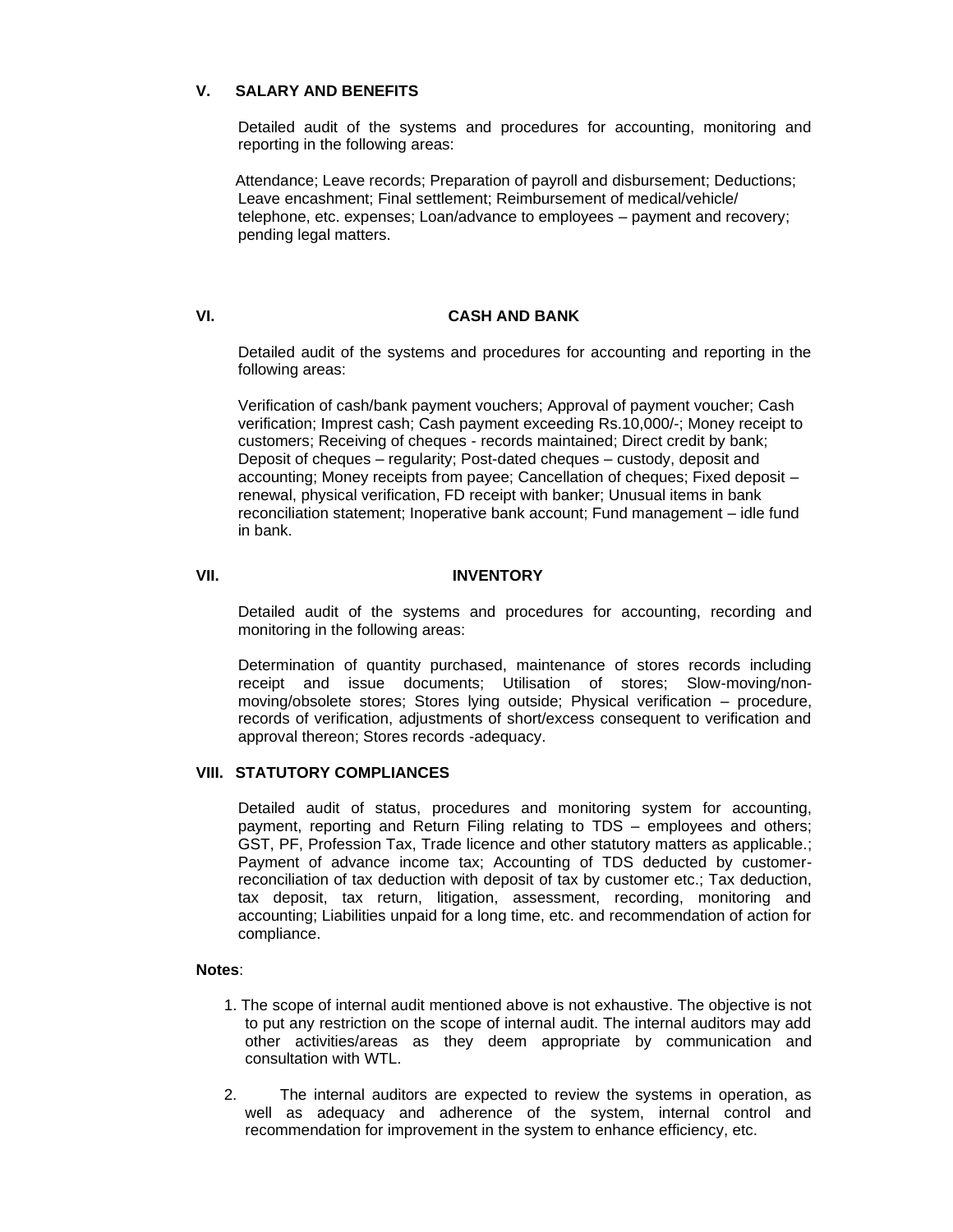# **SECTION - B**

# **ELIGIBILITY CRITERIA FOR PARTICIPATION IN THE TENDER**

Criteria to be considered for selection of the firms of Chartered Accountants / Cost Accountants-

1. The Firm must have a minimum of 2 (two) Partners holding full time Certificate of Practice of whom at least one should be proficient in auditing in a computerized / ERP environment with at least 5 (five) full time professionally qualified paid staff. Documentary evidence to submit.

- 2. The firms shall have minimum 10 years of experience in Audit in Government Departments or Government Enterprises. Documentary evidence to submit.
- 3. Turnover of the Firm should be minimum Rs.1 (one) crore for last three financial years. Audited Accounts to submit.
- 4. Currently, Firm must have the assignments of Audit of at least 3 (Three) companies having turnover exceeding Rs.10.00 crore for each of such clients.
- 5. The firm must have a valid registration number as issued by the Institute of Chartered Accountants of India / Institute of Cost Accountants of India
- 6. The firm should have all statutory documents such as PAN / GST / PF etc. Documents to submit.

# **In absence of any one of the above, the offer will be treated as nonresponsive and will be summarily rejected.**

# **SECTION -C**

# **INSTRUCTIONS TO APPLICANTS**

Interested Chartered Accountant Firms / Cost Accountant firms are required to submit their technical and commercial proposal in two separate envelopes as per instructions given below: -

The firm shall seal & mark various parts of the proposal as follows:

- **A)** Technical Bid in one envelope super- scribed with words: "**Technical Bid for appointment of internal auditor for Webel Technology Limited for the financial year 2019-20"** along with Demand Draft of Rs.2000/-.
- **B)** Financial Bid in one envelope super- scribed with words "**Financial Bid for appointment of internal auditor for Webel Technology Limited for the financial year 2019-20"**
- **C)** All the envelopes shall be sealed in a covering envelope super scribed with words **"Technical Bid & Financial Bid for appointment of internal auditor for Webel Technology Limited for the financial year 2019-20"**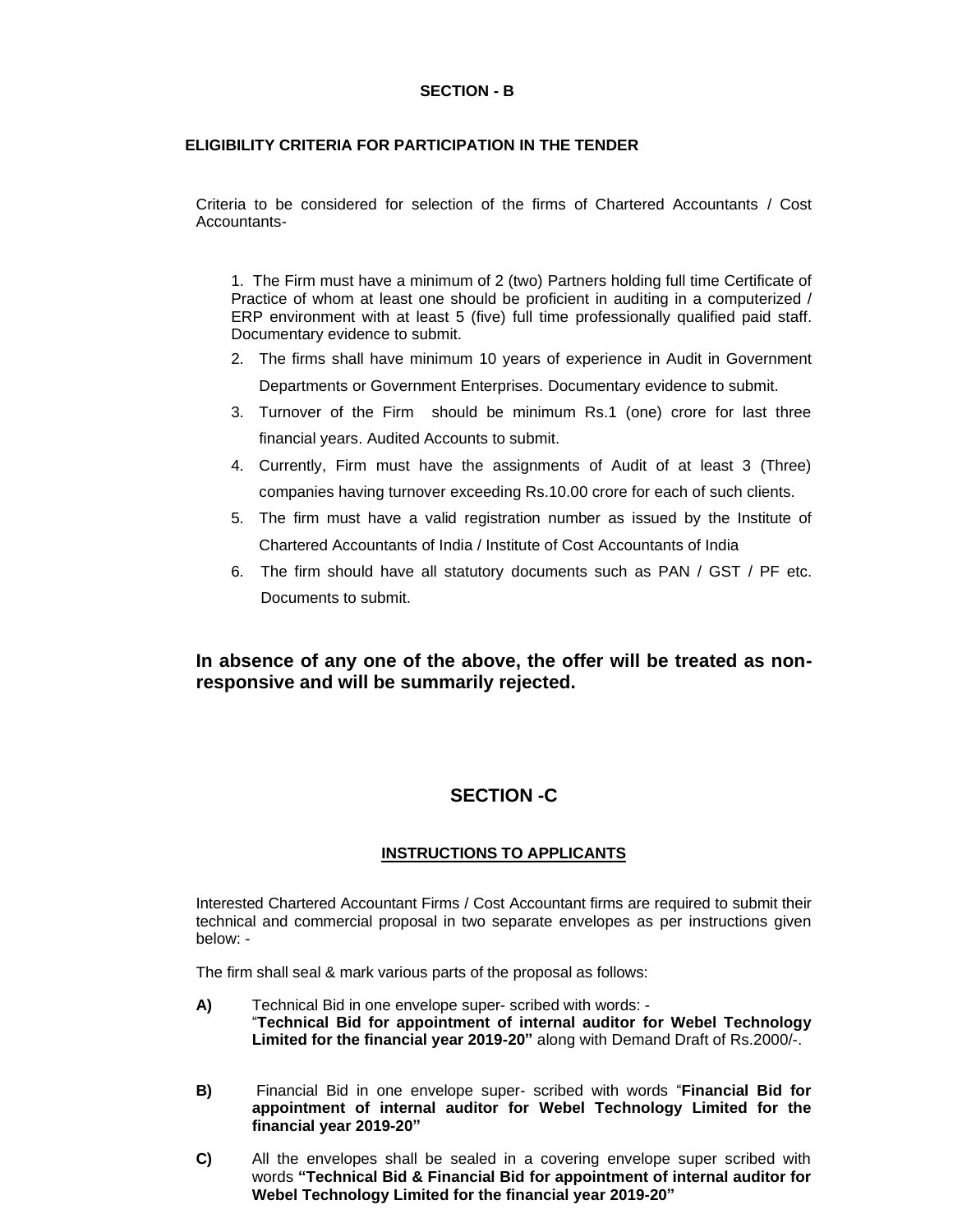The sealed envelope containing the sealed Techno Commercial Bid and Financial Bid should be addressed to the **Chief Executive Officer, Webel Technology Limited, Plot-5, Block-BP, Sector-V, Salt Lake, Kolkata – 700 091** through post / speed post / Courier or dropped personally within the stipulated time. Late submission of Bid will not be accepted.

## **TECHNICAL BID**

The Technical Bid should consist of the following documents:

- **1.** Proposals submission cover letter on the letterhead of the firm clearly indexing the enclosures.
- 2. Detailed profile of the Firm and Registration No. of the firm as provided by ICAI.
- 3. Details of Experience of the firm in Audit.
- 4. Details of the Partners viz. name, qualification, membership no. and auditing experience in detail (i.e. name of organization served, capacities in which worked, nature of job done, No. of years served in each capacity, Experience as practicing Accountant, Experience in Internal Audit, experience in the electronics, information technology and in the auditing of the Government Departments and Enterprises, etc.)
- 5. Details, qualifications and experience of full time paid assistants / professional staff with appropriate evidence of such staff being in continuous employment of the Firm
- 6. Copies Acknowledged Income Tax Return of the last 3 preceding financial years to be submitted.
- 7. Bid Form duly filled and signed as per format on the letterhead of the bidder.
- 8. Proof of audit assignments as per eligibility criteria.
- 9. Copy of PAN Card, GST Registration ID, Professional Tax Certificate and Firm's Registration Certificate. The Firm should operate in the same name and style at least for the last three years.

10. Demand Draft of Rs.2,000/- (Rupees two thousand) in favour of Webel Technology Limited payable at Kolkata

# **FINANCIAL PROPOSAL**

Financial Bid to be submitted in a separate sealed envelope in the prescribed format as per Annexure-1. Selection of the Firm will be done on the basis of L-1 price.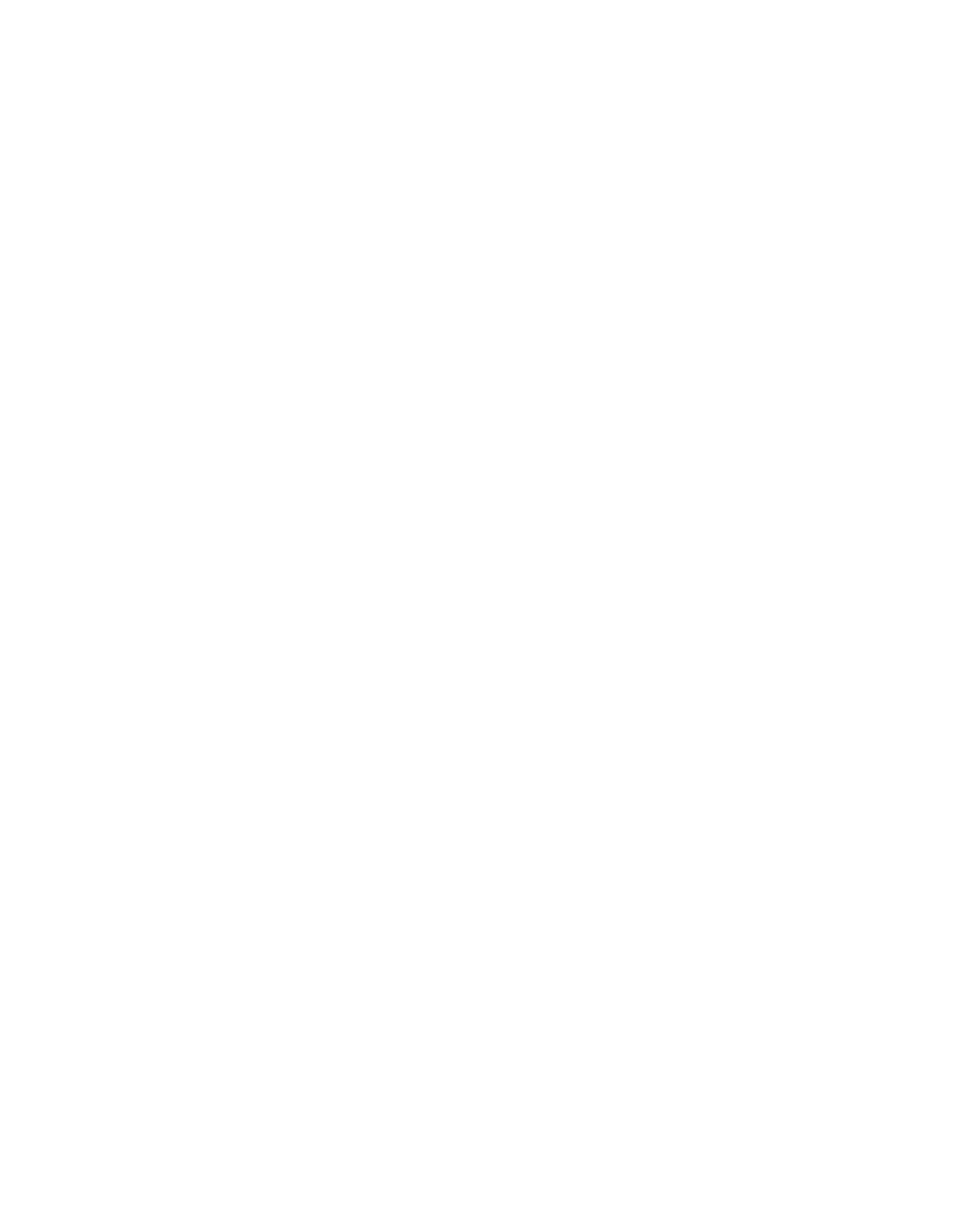#### **TERMS AND CONDITIONS**

## **(i) Schedule of the application**

The application document shall be submitted on or before 20.01.2020, at 16.00 Hrs. to The Chief Executive Officer, Webel Technology Limited, Plot-5, Block-BP, sector-V, Salt Lake, Kolkata-700 091.

#### **(ii) Clarification regarding application document**

A prospective Bidder requiring any clarification about the application document and scope of work may contact the person through e-mail / letter as mentioned in the aforesaid document.

# **(iii) Awarding of Contract**

Short listed Firms fulfilling the eligibility criteria and on successful completion of the Techno Commercial Bidding evaluation will be required to make a Presentation on their credentials before the Selection Committee of the Company.

The Audit Committee thereafter will decide upon the Firms whose Financial Bids will be opened. The Firm offering the lowest Bid among such shortlisted Firms will be selected for appointment.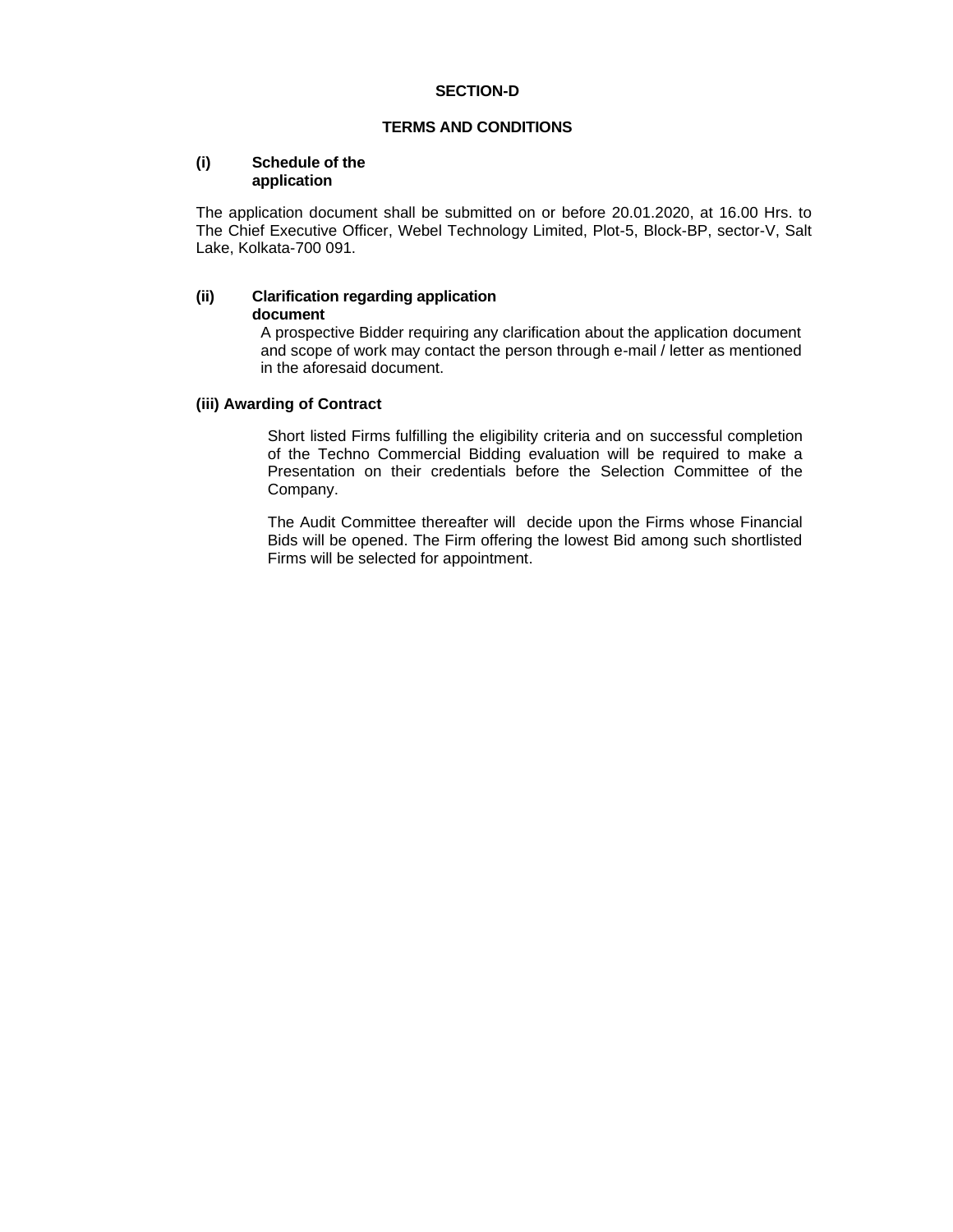### **(iv) Proposal Currency**

Prices shall be quoted in **Indian Rupees as in the Financial Bid.**

#### **(v) Period of Validity of Proposals**

The price offers as in the Financial Bid shall remain firm within the currency of contract and no escalation of price will be allowed. The quoted offer and / or rate must be valid for a minimum period of **180 Days** from the date of opening of the tender. The tender inviting authority reserves the right for seeking extension of validity of offered rates from the successful bidder. Acceptance of such request during actual offer is however optional to the bidder. The price validity will remain unaltered irrespective of any reason**.**

Variation in statutory rates of taxes and duties as levied by the Government on professional services will however be reflected for both reduction and escalation.

#### **(vii) Late Proposals**

Any proposal received by Webel Technology Limited after the deadline for submission of proposals, as referred above **shall not be accepted.**

#### **(vii) Payment terms**

Payment will be made after completion of each quarter, on submission of bills along with the Quarterly Report of all segments described in the scope of work, within 30 (Thirty) days of submission of bills.

Any bidder may withdraw his tender by written request at any time prior to the scheduled closing time for receipt of tenders and not thereafter.

#### **(viii) Deduction of Tax at Source.**

Deduction of all statutory and necessary Tax from each bill will be made as per Government Rules prevailing at the time of payment. The Company will issue necessary tax deduction certificate in due course of time.

#### **(ix) Delivery**

Quarterly Internal Audit report shall be submitted within 45 days of completion of each quarter to the Chief Executive Officer of Webel technology Limited.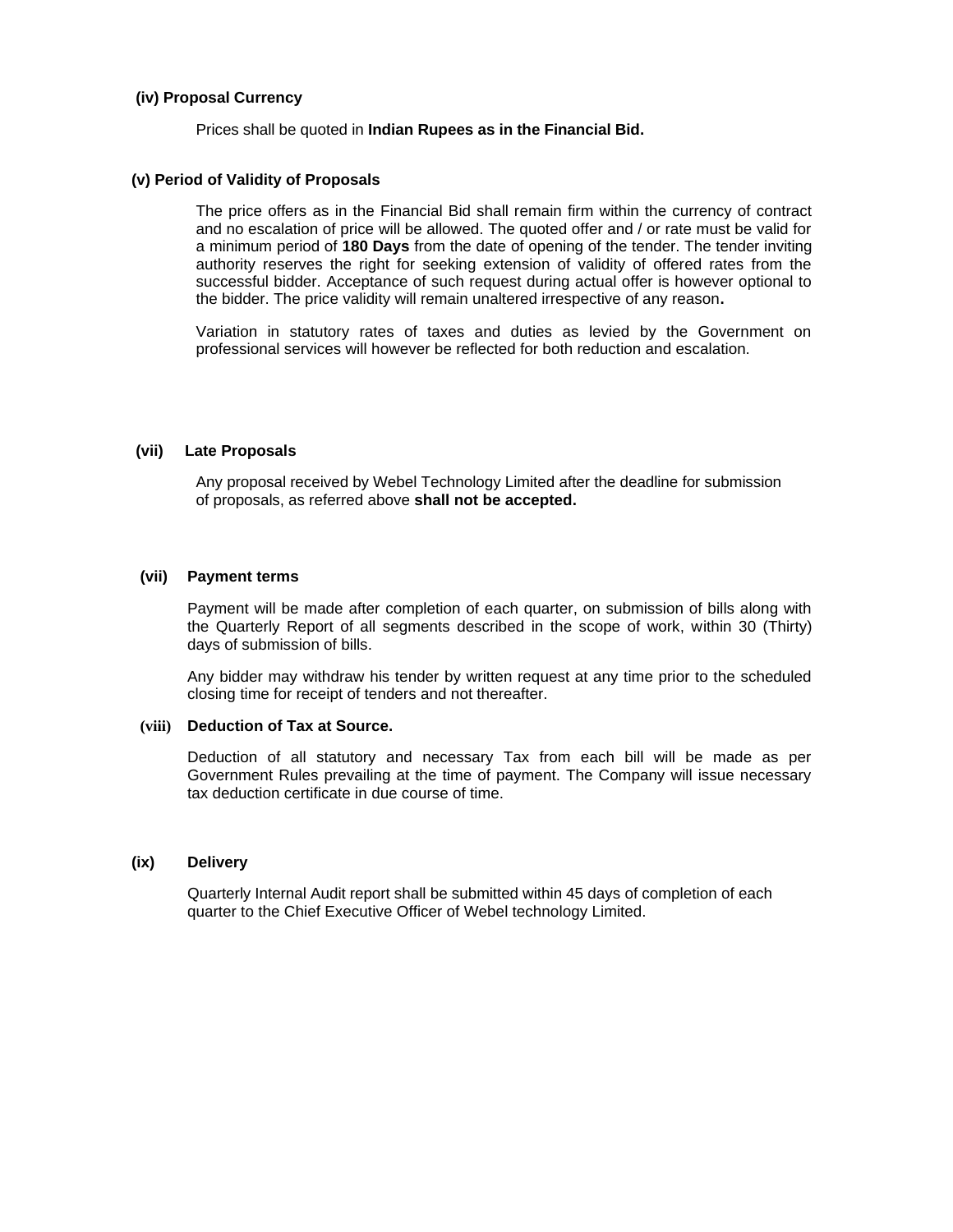#### **(x) Price**

- A) Price should be quoted in Indian rupees as per format of Annexure-1
- B) Price quoted should be firm.
- C) Percentage / specified amount of taxes & duties should be clearly mentioned otherwise Webel Technology Limited reserves the right to reject such offer.
- E) The total cost of the entire job should be inclusive of all prices as mentioned in the enclosed Price Bid format.
- F) No extra cost, other than that mentioned in Price Bid would be taken into account

# **(xi) Disputes and Arbitrations**

In case of any dispute or differences, breach and violation relating to the terms of this agreement, the said dispute or difference shall be referred to the sole arbitration of Chief Executive Officer of Webel Technology Ltd. or any other person appointed by him. The award of the arbitrator shall be final and binding on both the parties. The arbitration shall be held in Kolkata only.

# **ANNEXURE-1**

#### **FINANCIAL BID (Bidders have to submit the price bid strictly in this format , otherwise the bid will be rejected)**

Ref . No. (Mandatory) **Date : (Mandatory)** Date : (Mandatory)

**Tender for Appointment of an audit firm** ----------------------------------------------------------------------- ------------------------------------- **Ref. No. ---------------------------Dated ------------------- .**

To, The Chief Executive Officer , Webel Technology Limited Plot-5, Block-BP, sector-V, Salt Lake, Kolkata-700 091

Dear Sir,

In response to the above , we offer our price as below :-

| SI.<br><b>No</b> | Job Description with<br>HSN / SAC Code | Internal<br>Audit<br>fees for<br>the year<br>2019-20 | <b>CGST</b><br>$(\% )$ | <b>CGST</b><br>Amt.<br>(Rs) | <b>SGST</b><br>(%) | SGST Amt.<br>(Rs) | <b>IGST</b><br>$(\%)$ | <b>IGST</b><br>Amt (Rs) | Total<br>Amt (Rs) |
|------------------|----------------------------------------|------------------------------------------------------|------------------------|-----------------------------|--------------------|-------------------|-----------------------|-------------------------|-------------------|
|                  |                                        |                                                      |                        |                             |                    |                   |                       |                         |                   |
|                  |                                        |                                                      |                        |                             |                    |                   |                       |                         |                   |
|                  |                                        |                                                      |                        |                             |                    |                   |                       |                         |                   |
|                  |                                        |                                                      |                        |                             |                    |                   |                       |                         |                   |
|                  |                                        |                                                      |                        |                             |                    |                   |                       |                         |                   |
|                  |                                        |                                                      |                        |                             |                    |                   |                       |                         |                   |
|                  |                                        |                                                      |                        |                             |                    |                   |                       |                         |                   |

GRAND TOTAL –

(GRAND TOTAL RUPEES INWARDS)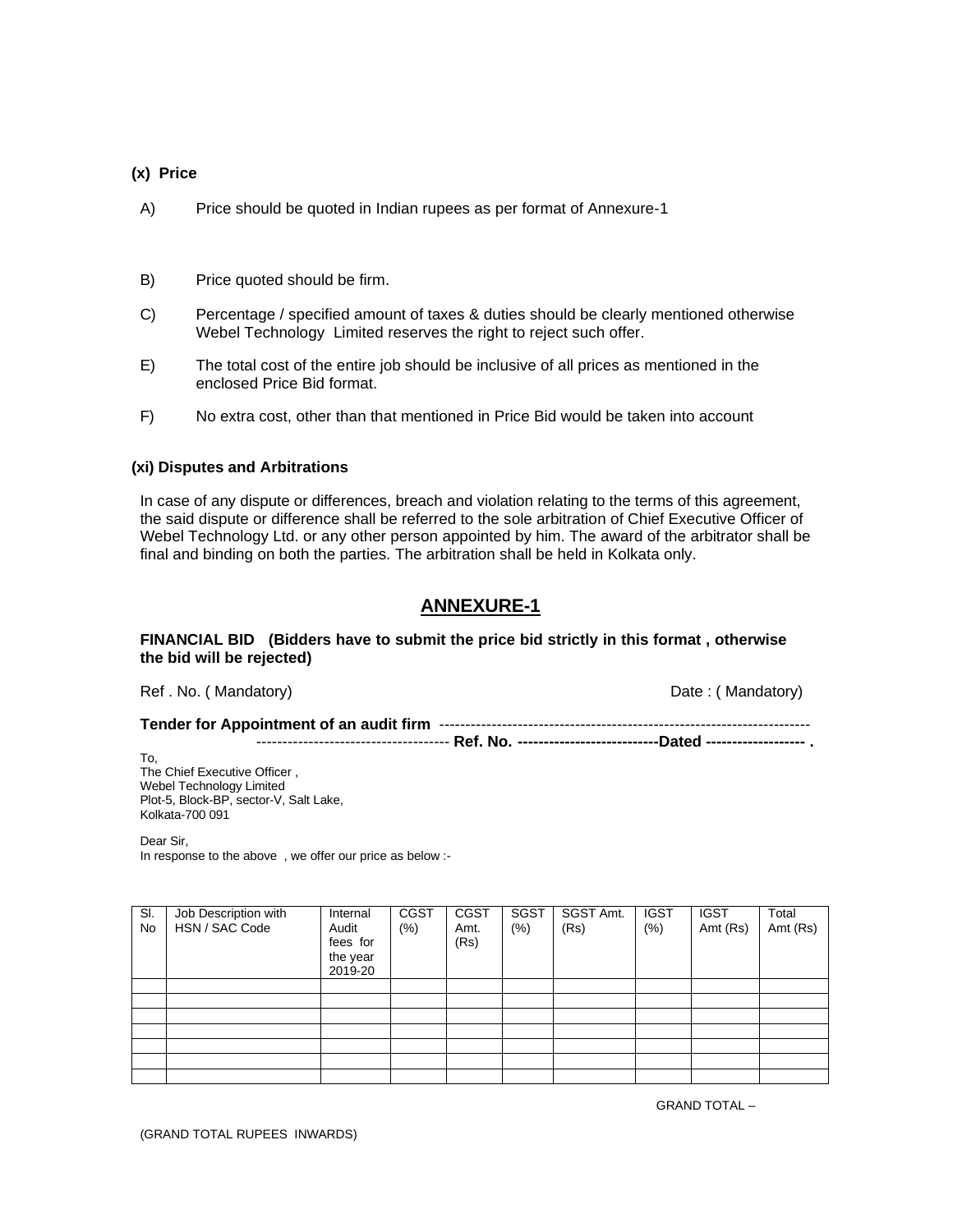(Signature and Seal of Authorised Signatory)